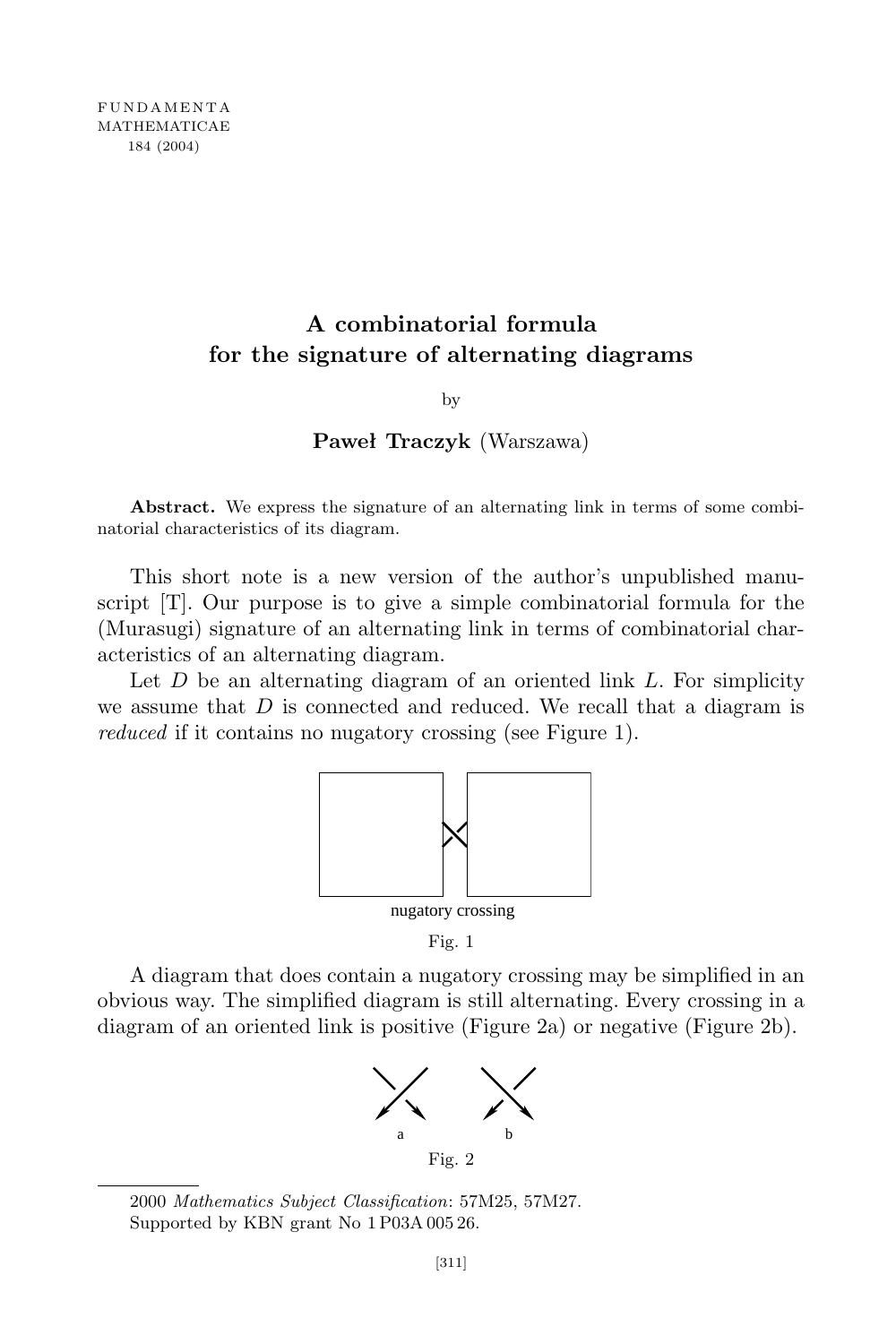A crossing in an oriented diagram may be smoothed as in Figure 3.



Fig. 3

If a crossing of an alternating diagram is smoothed the resulting diagram is still alternating. The formula we are about to formulate is, in essence, based on the following observation.

THEOREM 1. Let  $D_0$  be obtained from D by smoothing one non-nugatory *crossing c of sign*  $sgn(c) = \pm 1$ *. Then*  $\sigma(D_0) = \sigma(D) + sgn(c)$ *.* 

Obviously, a connected diagram with all crossings nugatory represents the trivial knot, so the signature is equal to 0*.* Now, one can use Theorem 1 to calculate the signature of an alternating link step by step.

We will not prove Theorem 1 directly. Instead, we will formulate a theorem providing a ready-to-use combinatorial formula for the signature of an alternating link. We will then prove the theorem using some facts that are given in the classical papers [M2] of Murasugi and [K] of Kauffman. In the Appendix we give a more direct proof of Theorem 1.

We need to prepare some terminology. The *Seifert graph* of a diagram *D* is a signed (planar) graph *Γ* whose vertices correspond to Seifert circles of the diagram and edges correspond to crossings of the diagram. The sign of an edge is determined by the sign of the corresponding crossing. As seen from the definition, multiple edges are allowed. Let *c*<sup>+</sup> (resp. *c−*) be the number of positive (resp. negative) crossings of *D*. Then  $w = c_{+} - c_{-}$  is the *writhe* or twist number of *D.* Let *T* be a spanning tree of *Γ*. This means that *T* is a tree contained in *Γ* such that all vertices of *Γ* are vertices of *T*. Let *d*<sup>+</sup> (resp. *d−*) be the number of positive (resp. negative) edges of the graph *T*.

For yet another formulation of the theorem we recall the convention for chess-board shading of the projection plane. In an alternating diagram we choose the *standard shading* as in Figure 4a as opposed to the shading given in Figure 4b.



Fig. 4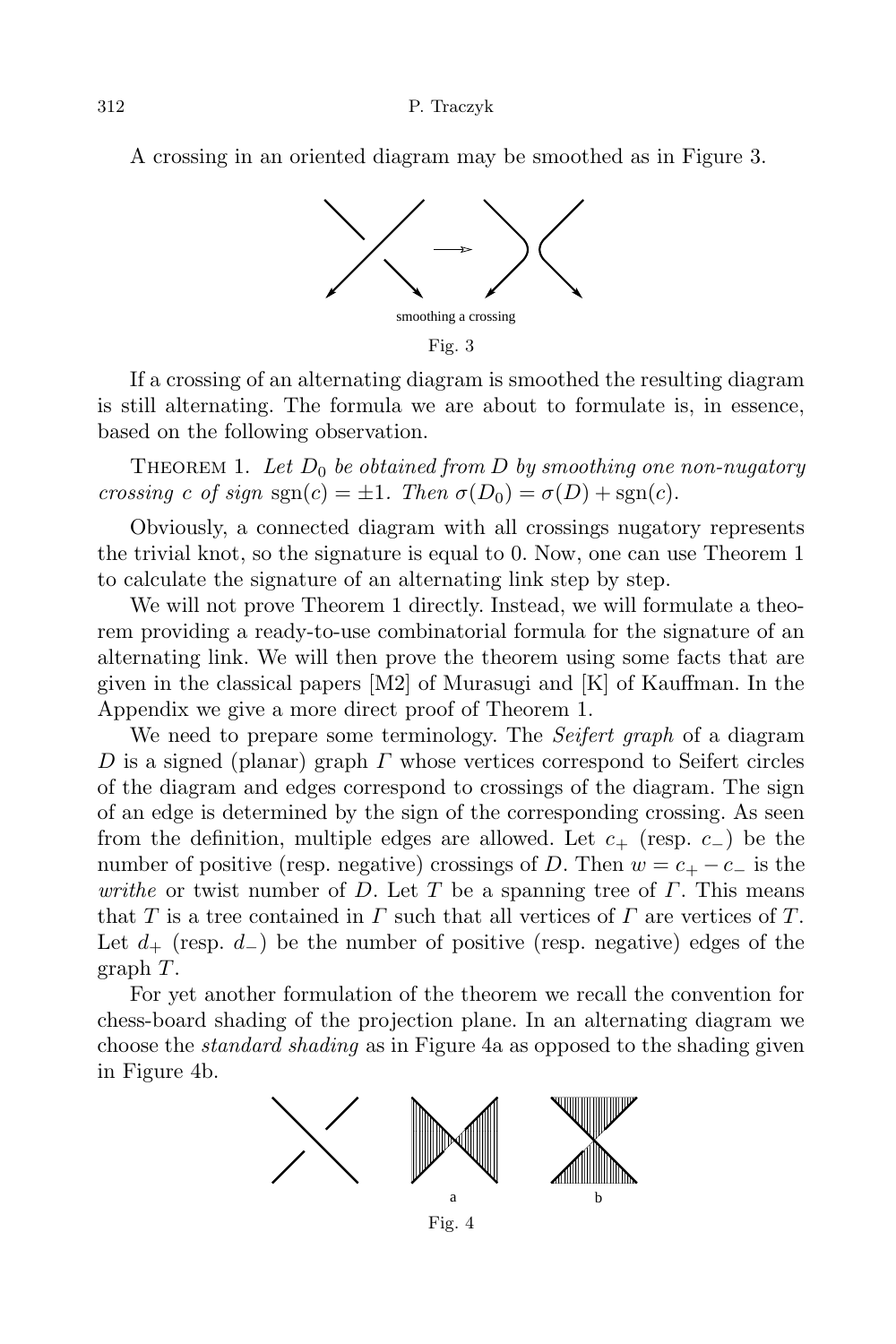We denote by *B* the number of black (shaded) areas and by *W* the number of white areas.

We will prove the following theorem.

Theorem 2. *If D is a reduced alternating diagram of an oriented link*, *then*

(1) 
$$
\sigma(D) = -\frac{1}{2}(c_+ - c_-) + d_+ - d_- = -\frac{1}{2}w + d_+ - d_-,
$$

(2) 
$$
\sigma(D) = -\frac{1}{2}(c_+ - c_-) + \frac{1}{2}(W - B) = -\frac{1}{2}w + \frac{1}{2}(W - B).
$$

*Proof.* We will prove (2) as a simple consequence of some results from [M2] and [K]. First of all, by the Theorem of [M2] we have

$$
d_{\max}V + d_{\min}V = w - \sigma,
$$

where *V* is the Jones polynomial of the link represented by the reduced alternating diagram *D.* It follows that

(3) 
$$
\sigma = w - (d_{\max}V + d_{\min}V).
$$

Now we need to express  $d_{\text{max}}V + d_{\text{min}}V$  in terms of combinatorial parameters of the diagram. First we quote the following formulas given in  $[K]$ (where *f* means the Kauffman version of the Jones polynomial, so that  $V(t) = f(t^{-1/4})$ :

$$
d_{\max}f = -3w + c + 2(W - 1),
$$
  

$$
d_{\min}f = -3w - c - 2(B - 1)
$$

Adding the above two equalities we obtain

 $d_{\text{max}}f + d_{\text{min}}f = -6w + 2(W - B).$ 

Now we go back to the *V* polynomial:

(4) 
$$
d_{\max}V + d_{\min}V = \frac{3}{2}w - \frac{1}{2}(W - B).
$$

Putting (3) and (4) together we obtain (2).

Theorem 1 follows easily: If a positive non-nugatory crossing is split, then the writhe decreases by 1, the number of black areas decreases by one and the number of white areas does not change. It follows that the signature (as calculated from formula  $(2)$ ) increases by 1. A similar argument applies to a negative crossing. This completes the proof of Theorem 1. Part (1) of Theorem 2 follows easily from Theorem 1.

**Appendix.** We will now give a more direct proof of Theorem 1. The (Murasugi) signature of an oriented link *L* is defined as the signature of the symmetric matrix  $M = S + S^T$ , where *S* is the Seifert matrix of the link.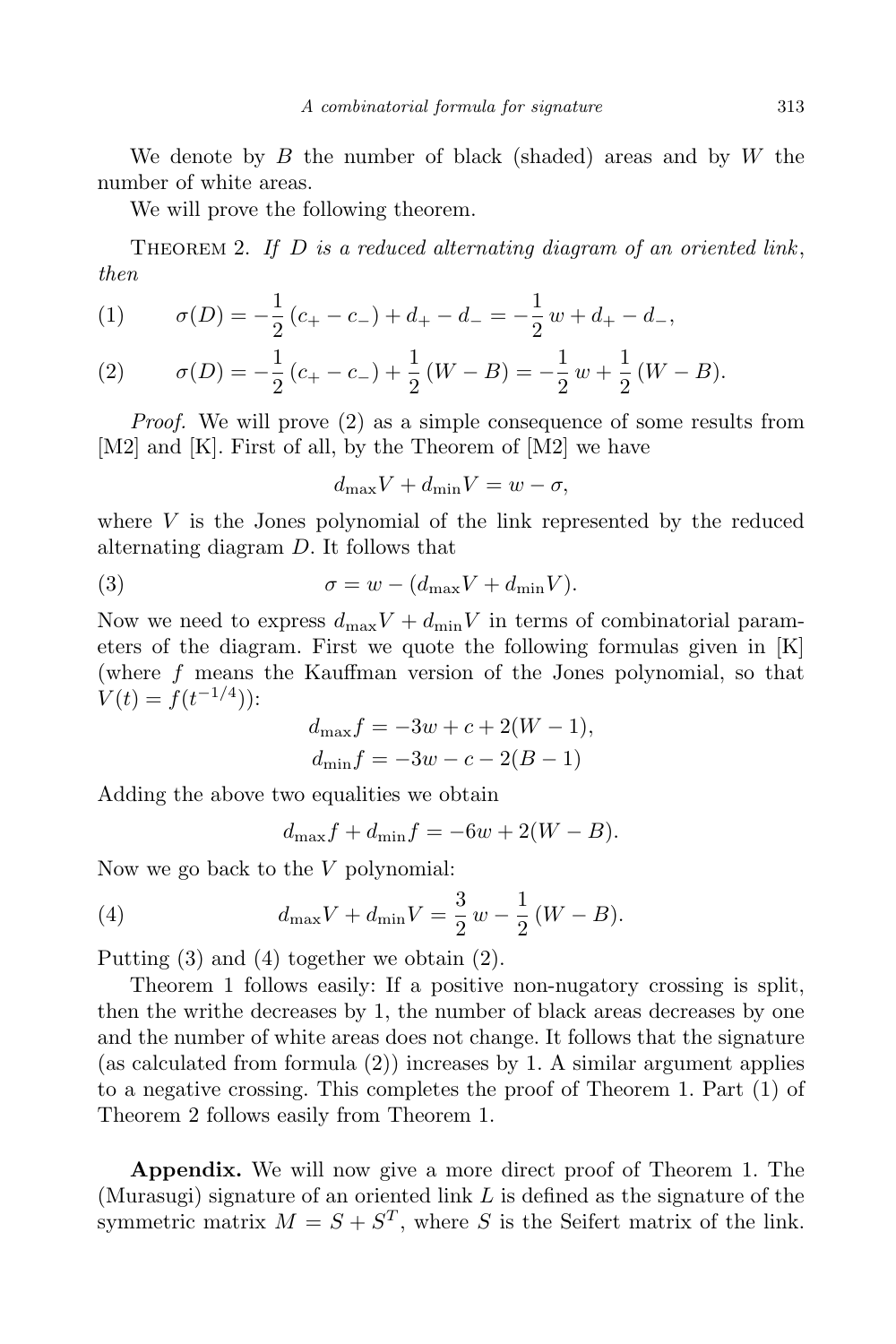Call  $Det_L = det(iM)$  the *determinant* of *L*. It is clear that  $Det_L$  is either real or imaginary (possibly zero). Also,  $Det_L = \nabla_L(-2i) = f(\frac{1+i}{\sqrt{2}})$  $\frac{(-i)}{2}$ , where *∇* is the Conway polynomial and *f* is the Kauffman version of the Jones polynomial. It is an elementary observation that if  $Det_L \neq 0$ , then the mod 4 value of the signature of *L* is determined by  $Det_L$ . Namely,  $\sigma$  is congruent modulo 4 to  $0, 1, 2$  or 3 when  $Det_L$  is positive real, positive imaginary, negative real or negative imaginary respectively. This is equivalent to saying that

$$
i^{\sigma} = \frac{\text{Det}}{|\text{Det}|}.
$$

It is known that if  $L_0$  is obtained from  $L$  by smoothing a single crossing, then  $\sigma(L)$  and  $\sigma(L_0)$  differ by at most one. In Theorem 1 we claim that if  $L_0$  and  $L$  are represented by alternating diagrams  $D_0$  and  $D$ , then specifically

$$
\sigma(D_0) - \sigma(D) = \text{sgn}(c).
$$

Assume that the sign of *c* is positive. We need to show that  $\sigma(D_0) - \sigma(D) = 1$ . It will be sufficient to show that  $Det_{L_0}$  and  $Det_L$  are both non-zero and that the oriented angle from the vector (in the complex plane)  $Det_{D_0}$  to Det<sub>*D*</sub> is  $-\pi/2$ . This is equivalent to saying that  $Det_{D_0} = r \cdot i \cdot Det_D$  or that

(5) 
$$
f_{D_0}(\theta) = r \cdot i \cdot f_D(\theta),
$$

where  $\theta = (1 + i)/\sqrt{2}$  and *r* is positive real. Let *w* be the writhe of *D* so that  $w - 1$  is the writhe of  $D_0$ . Now, the idea is to work with *unoriented* diagrams. For a given unoriented diagram *D* with a chosen crossing *c* we will denote by  $D_{0+}$  and  $D_{0-}$  the two diagrams shown in Figure 5.



In this notation the sign refers to local orientation of the crossing that would give a particular type of smoothing (e.g.  $D_{0+}$  is obtained in the following way: first we choose a local orientation of the crossing that makes this crossing positive, then we smooth this crossing according to the orientation). Let us stress that only local orientation is needed and it may well be that there is no global orientation giving the prescribed sign to a given crossing. To reformulate the problem in terms of unoriented diagrams let us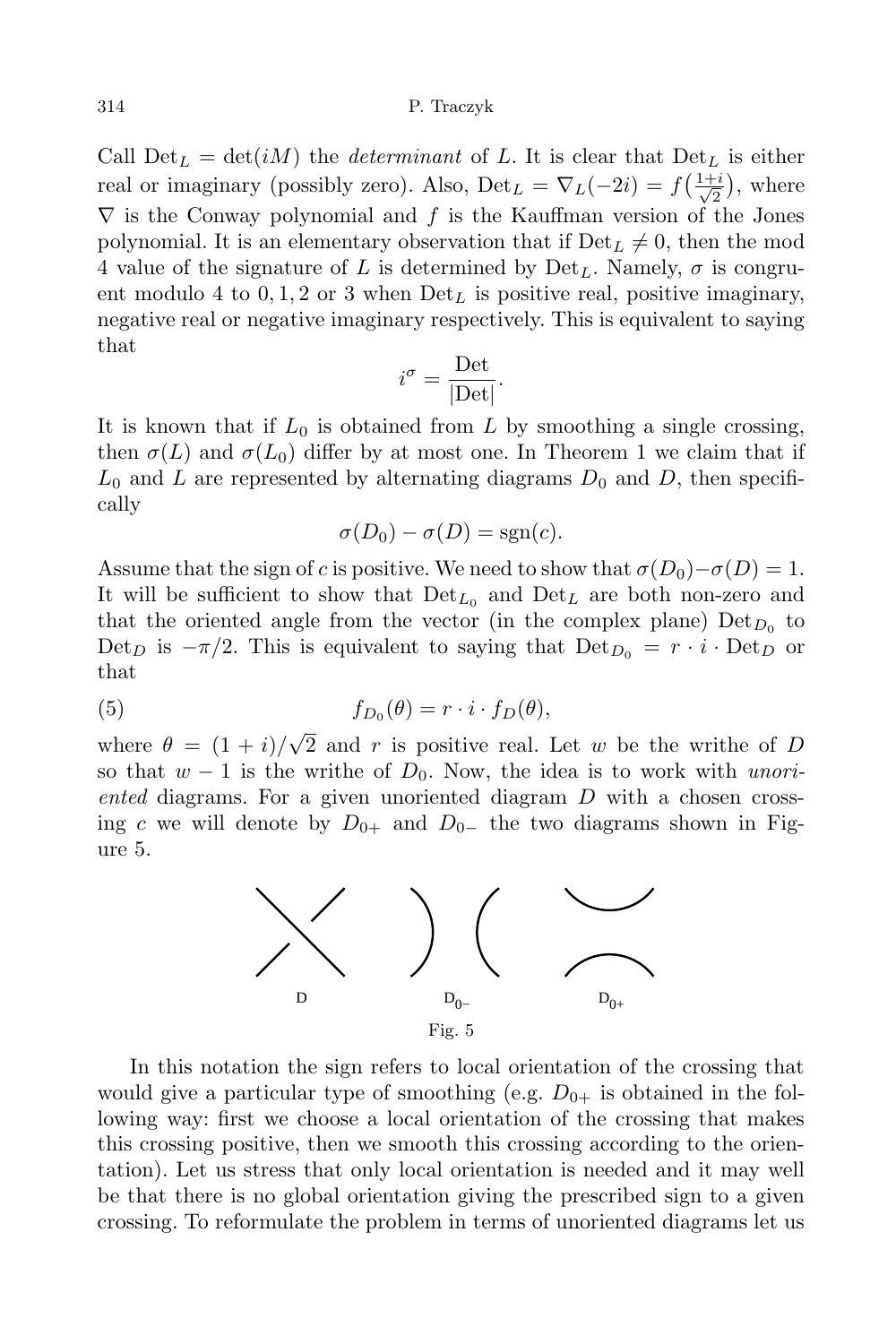rewrite (5) in terms of the Kauffman bracket (see [K, p. 399]):

$$
(-\theta)^{-3w} \cdot \langle D_{0+} \rangle (\theta) = r \cdot i \cdot (-\theta)^{-3w+3} \cdot \langle D \rangle (\theta).
$$

This is equivalent to

$$
\langle D_{0+} \rangle(\theta) = r \cdot i \cdot (-\theta)^3 \cdot \langle D \rangle(\theta)
$$

and finally to

(6) 
$$
\langle D_{0+} \rangle(\theta) = r \cdot \theta \cdot \langle D \rangle(\theta)
$$

(because  $\theta^2 = i$ ). We will show that for any alternating connected diagram *D*,

(7) 
$$
\langle D \rangle (\theta) = s \cdot \theta^{B-W},
$$

where *s* is a positive real number. Once this is proved, (6) follows immediately.

Now we prove (7). If all crossings of *D* are nugatory, then *D* represents the trivial knot. It can be given an orientation. The orientation then defines the signs of crossings. The signs are uniquely determined, no matter how the orientation is chosen. It is easy to see that in such a situation  $c_{+} = W$ and  $c_{-} = B$ . Since  $1 = f_D = (-A)^{-3w} \langle D \rangle = (-A)^{-3W+3B} \langle D \rangle$  it follows that  $\langle D \rangle = (-A)^{3W-3B}$ , in particular  $\langle D \rangle (\theta) = (-\theta)^{3W-3B} = \theta^{B-W}$ , as required. The inductive step is trivial: If *D* has a non-nugatory crossing *c,* then

$$
\langle D \rangle (\theta) = \theta^{-1} \langle D_{0-} \rangle (\theta) + \theta \langle D_{0+} \rangle (\theta).
$$

By the inductive assumption

$$
\langle D \rangle (\theta) = \theta^{-1} t \cdot \theta^{B-W+1} + \theta \cdot u \cdot \theta^{B-W-1} = (s\theta)^{B-W},
$$

which completes the proof of (6) and of Theorem 1.

**Final remark.** We have given a simple proof of Theorem 1. In a way, this theorem may be seen as a principle governing the behaviour of the signature of alternating links. Some classical results follow by simple combinatorics. For example it is easily proved that for alternating diagrams the signature is additive with respect to the  $\star$ product ([M1, Theorem 5.4]).

### **References**

- [K] L. H. Kauffman, *State models and the Jones polynomial*, Topology 26 (1987), 395–407.
- [M1] K. Murasugi, *On a certain numerical invariant of link types*, Trans. Amer. Math. Soc. 117 (1965), 387–422.
- [M2] —, *Jones polynomials and classical conjectures in knot theory II*, Math. Proc. Cambridge Philos. Soc. 102 (1987), 187–194.